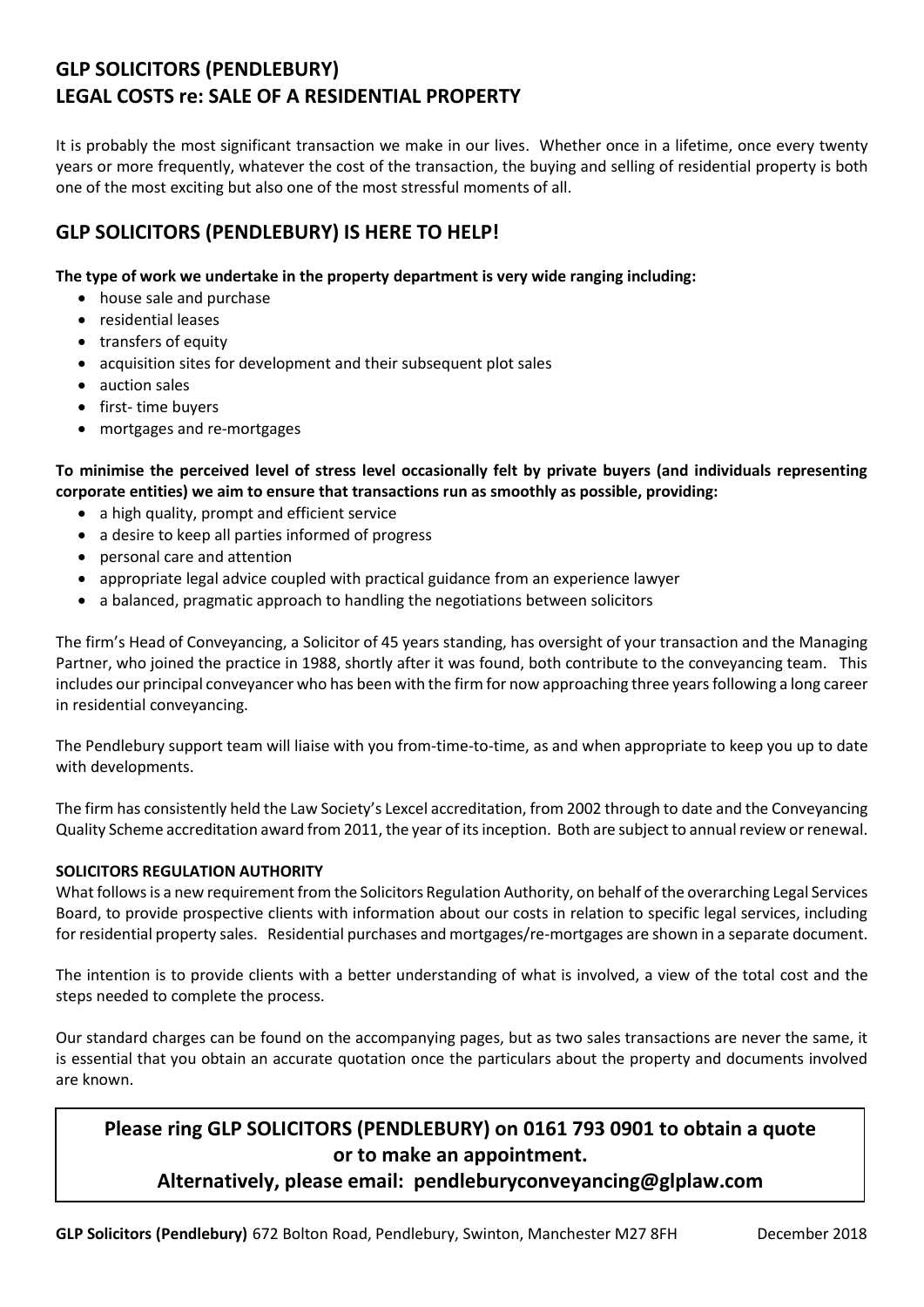# **GLP SOLICITORS (PENDLEBURY) SALE OF A RESIDENTIAL PROPERTY**

This is a brief outline of the various aspects of the work involved in selling your property:

#### **STANDARD PROCEDURES:**

- obtaining Title to the property from the Land Registry, and other supporting papers and reviewing these documents, once received
- sending you standard property information and fittings & contents forms for completion and return
- preparing a draft contract and issuing it to the buyer's conveyancer
- liaising with the landlord/managing agents with regard to enquiries and their requirements on sale
- taking your instructions upon and replying to any additional enquiries
- attending to all related correspondence, telephone calls, faxes and emails
- providing you with the contract for signing
- confirming your instructions for exchange of contracts and completion.
- agreeing the form of the Transfer Deed
- preparing a Completion Statement
- completing the sale of the property
- paying off any mortgage loan and estate agents' commission

#### **ESTIMATED FEES AND DISBURSEMENTS**

#### **1) PROFESSIONAL (LEGAL) FEES**

Our standard fees for a typical house sale can be taken from the following table but these are dependent on the property location (primarily if in the 'home counties' around London), the particular circumstances of your transaction or if unregistered land is involved.

| <b>FREEHOLD - Sale Value</b> |          | <b>Professional Fee:</b> |                     |            | <b>Professional Fee:</b> |  |
|------------------------------|----------|--------------------------|---------------------|------------|--------------------------|--|
| Up to                        | £125.000 | £495.00 (plus VAT)       | £400,001            | £500,000   | £850.00 (plus VAT)       |  |
| 125,001                      | £150,000 | £550.00 (plus VAT)       | £500,001            | £600,000   | £950.00 (plus VAT)       |  |
| 150,001                      | £175.000 | £600.00 (plus VAT)       | £600,001            | £750,000   | £1,050.00 (plus VAT)     |  |
| 200,001                      | £300,000 | £650.00 (plus VAT)       | £800,001            | £1,000,000 | £1,095.00 (plus VAT)     |  |
| £300,001                     | £400,000 | £750.00 (plus VAT)       | £1,000,000 and over |            | £1,250.00 (plus VAT)     |  |

#### **LEASEHOLD - Sale Value:**

| Up to    | £125.000 | £560.00 (plus VAT) | £400.001            | £500.000   | £925.00 (plus VAT)     |
|----------|----------|--------------------|---------------------|------------|------------------------|
| 125,001  | £150.000 | £625.00 (plus VAT) | £500,001            | £600.000   | £1,025.00 (plus VAT)   |
| 150,001  | £175.000 | £675.00 (plus VAT) | £600.001            | £800.000   | $£1,125.00$ (plus VAT) |
| 200,001  | £300.000 | £725.00 (plus VAT) | £800.001            | £1,000,000 | £1,170.00 (plus VAT)   |
| £300,001 | £400,000 | £825.00 (plus VAT) | £1,000,000 and over |            | £1,325.00 (plus VAT)   |

These figures may vary in cases with special complications.

This is why we will always give you an individual cost estimate at the start of the transaction, taking into account the actual features of your purchase, including:

- Land Registry fee for title documentation, up to  $£20.00$  plus VAT
- electronic money transfer fee , per transaction £15.00 plus VAT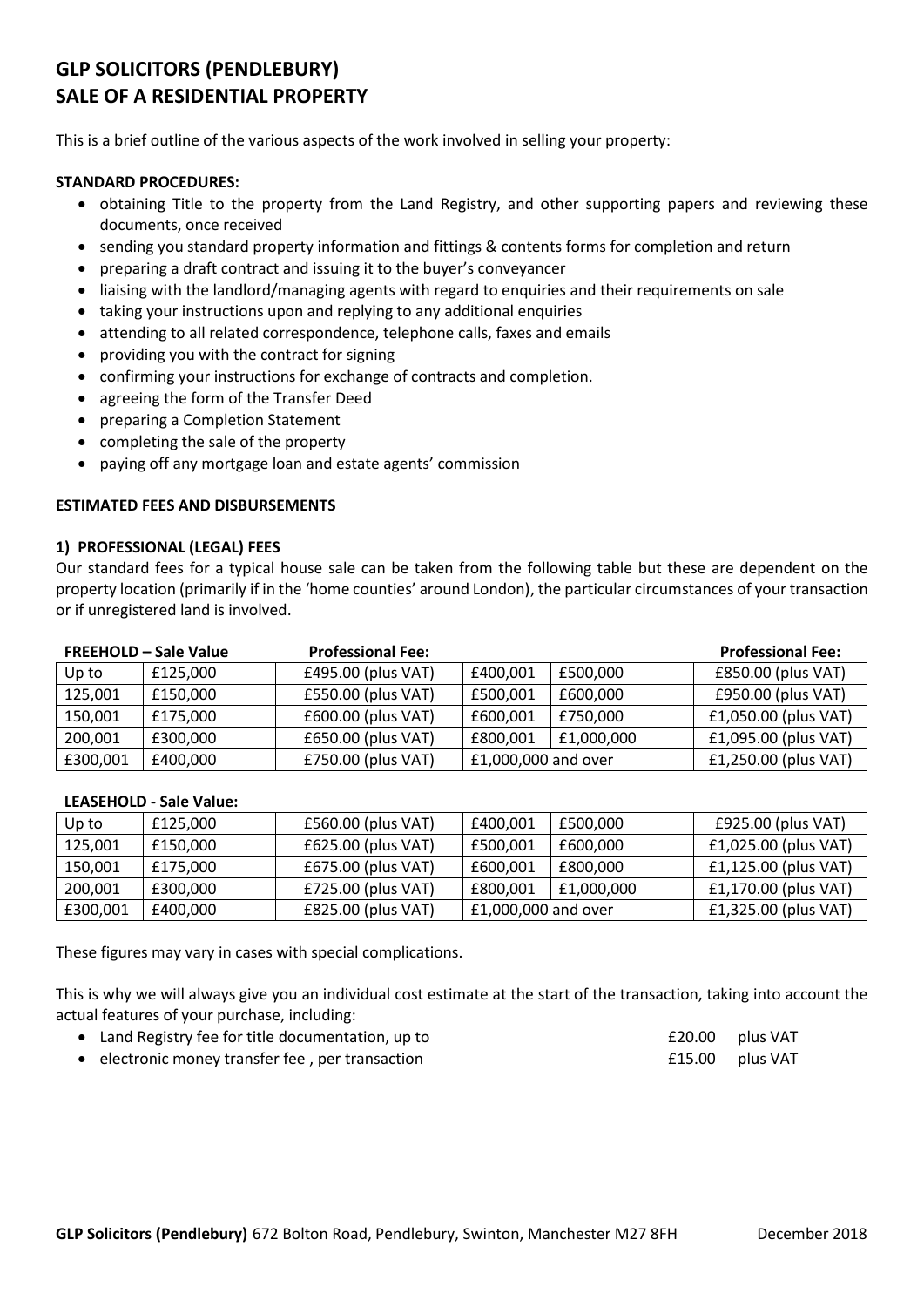#### **ADDITIONAL ANTICIPATED DISBURSEMENTS FOR LEASEHOLD SALES \*\***

- Landlord's sale pack fee
- This fee if chargeable is set out in the lease. Often the fee is between £100 & 350 (plus VAT)
- Landlord's fee for dealing with information form/enquiries This fee if chargeable is set out in the lease. Often the fee is between £100 & £350 (plus VAT)
- Deed of Covenant fee

This fee is provided by the management company for the property and can be difficult to estimate. Often the fee is between £50 & £350 (plus VAT).

*\*\*These fees vary from property to property and can on occasion be significantly more than the ranges given above. We can give you an accurate figure once we have sight of your specific documents.*

You should also be aware that ground rent and service charge are likely to apply throughout your ownership of the property. We will confirm the ground rent and the anticipated service charge apportionment after exchange of contracts.

For the six months to November 2018, our average residential conveyancing fees for house sales (before solicitor's costs and disbursements) were £581 (plus VAT), ranging from £395 to £950 (plus VAT).

## **2) DISBURSEMENTS**

Disbursements, as defined for VAT purposes, are costs related to your matter that are payable to third parties, such as Land Registry fees and which do not add value to the legal work that we undertake on your behalf.

We handle the payment of the disbursements on your behalf to ensure a smoother process.

### **BY WAY OF EXAMPLE:**

For a sale of a registered freehold residential property at £250,000 with no complications and no mortgage:-

| 5. ESTIMATED TOTAL (INCLUDING DISBURSEMENTS)                    | £6,404.00 |         |          |
|-----------------------------------------------------------------|-----------|---------|----------|
| 4. Land Registry charges for official copies of title documents |           | £6.00   |          |
| 3. TOTAL SOLICITORS FEES & COSTS                                |           | £798.00 |          |
| 2. electronic bank transfer fee to your account                 | £15.00    | £18.00  | inc. VAT |
| 1. our professional fee                                         | £650.00   | £780.00 | inc. VAT |

## **OTHER CONSIDERATIONS**

Our estimates do not include any advice about the following aspects: -

- taxation issues
- matters relating to survey or the state and condition of the property
- division of sale proceeds between joint owners
- application of proceeds of sale for the purchase of another property which you may be buying with another person. the affordability, suitability or otherwise of any mortgage or loan you are obtaining
- aborted transactions: we reserve the right to charge a fee when a transaction is aborted.

We reserve the ability to charge extra if the transaction becomes out of the ordinary and demands additional time to resolve any problems, these are not limited to but could include:-

- defective title
- lengthy chain
- lack of planning documentation in your possession
- very short interval between exchange and completion or simultaneous exchange and completion
- dealing with unregistered title
- dealing with more than one registered title
- tenanted buy to let property
- dealing with third party lawyers
- corresponding with joint sellers individually
- drafting of each additional contract pack for a contract race
- arranging conveyancing indemnity policy

**GLP Solicitors (Pendlebury)** 672 Bolton Road, Pendlebury, Swinton, Manchester M27 8FH December 2018